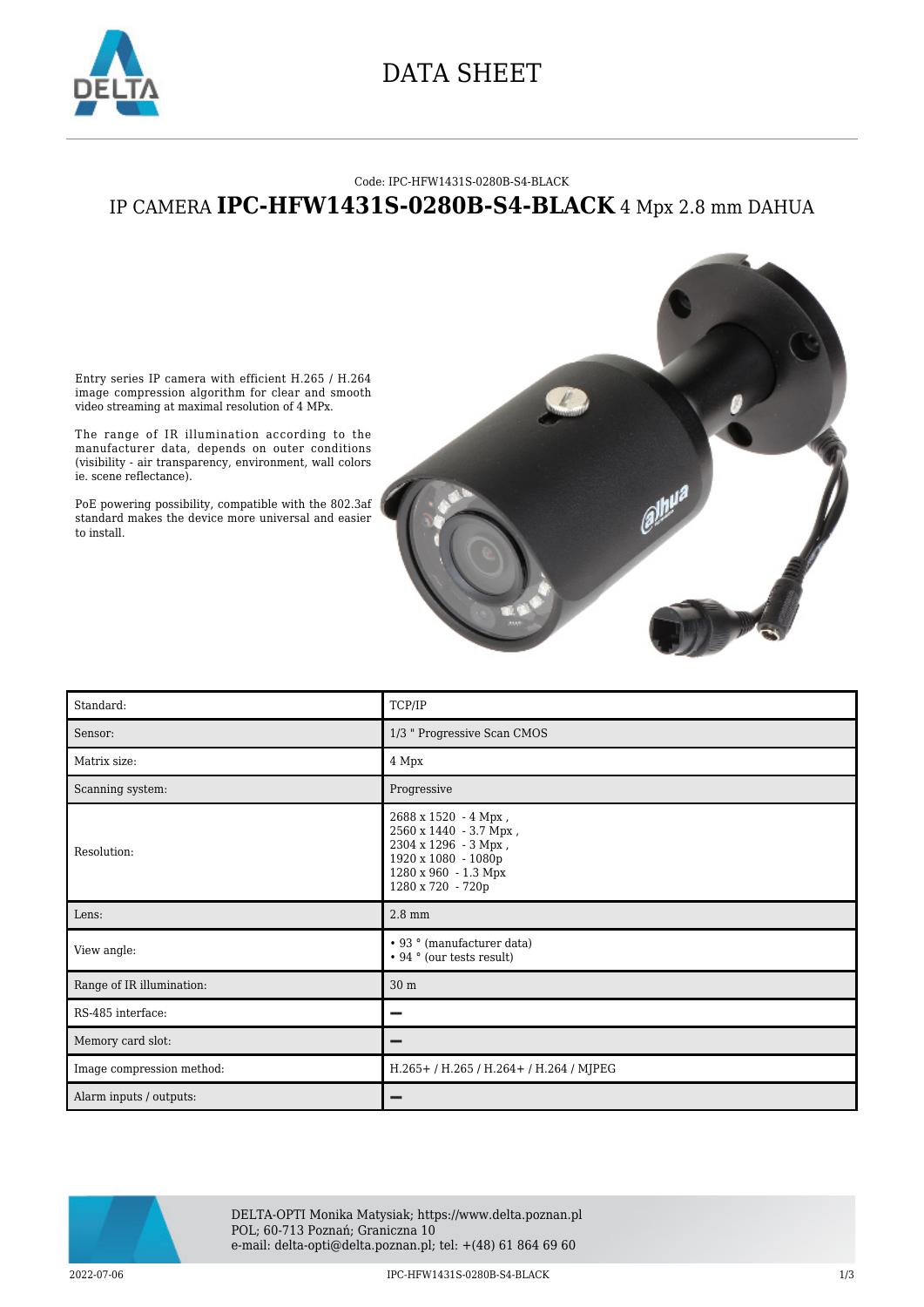

## DATA SHEET

| Audio:                         |                                                                                                                                                                                                                                                                                                                                                                                                                                                           |
|--------------------------------|-----------------------------------------------------------------------------------------------------------------------------------------------------------------------------------------------------------------------------------------------------------------------------------------------------------------------------------------------------------------------------------------------------------------------------------------------------------|
| Main stream frame rate:        | 20 fps $@$ 4 Mpx<br>25 fps @ 3.7 Mpx                                                                                                                                                                                                                                                                                                                                                                                                                      |
| Network interface:             | 10/100 Base-T (RJ-45)                                                                                                                                                                                                                                                                                                                                                                                                                                     |
| Network protocols:             | HTTP, HTTPS, TCP, ARP, RTSP, RTP, RTCP, UDP, SMTP, FTP, DHCP, DNS, DDNS,<br>PPPoE, IPv4/IPv6, QoS, UPnP, NTP, RTMP, SFTP, IEEE 802.1x, Multicast, ICMP,<br><b>IGMP</b>                                                                                                                                                                                                                                                                                    |
| <b>WEB</b> Server:             | Built-in                                                                                                                                                                                                                                                                                                                                                                                                                                                  |
| Max. number of on-line users:  | 20                                                                                                                                                                                                                                                                                                                                                                                                                                                        |
| ONVIF:                         | 18.12                                                                                                                                                                                                                                                                                                                                                                                                                                                     |
| Mobile phones support:         | Port no.: 37777 or access by a cloud (P2P)<br>• Android: Free application DMSS<br>• iOS (iPhone): Free application <b>DMSS</b>                                                                                                                                                                                                                                                                                                                            |
| Default admin user / password: | admin / -<br>The administrator password should be set at the first start                                                                                                                                                                                                                                                                                                                                                                                  |
| Default IP address:            | 192.168.1.108                                                                                                                                                                                                                                                                                                                                                                                                                                             |
| Web browser access ports:      | 80, 37777                                                                                                                                                                                                                                                                                                                                                                                                                                                 |
| PC client access ports:        | 37777                                                                                                                                                                                                                                                                                                                                                                                                                                                     |
| Mobile client access ports:    | 37777                                                                                                                                                                                                                                                                                                                                                                                                                                                     |
| Port ONVIF:                    | 80                                                                                                                                                                                                                                                                                                                                                                                                                                                        |
| <b>RTSP URL:</b>               | rtsp://admin:hasło@192.168.1.108:554/cam/realmonitor?channel=1&subtype=0 -<br>Main stream<br>rtsp://admin.hasho@192.168.1.108:554/cam/realmonitor?channel=1&subtype=1 - Sub<br>stream                                                                                                                                                                                                                                                                     |
| Main features:                 | • WDR - 120 dB - Wide Dynamic Range<br>• 3D-DNR - Digital Noise Reduction<br>• ROI - improve the quality of selected parts of image<br>• BLC/HLC - Back Light / High Light Compensation<br>• Day/night mode<br>• ICR - Movable InfraRed filter<br>• WB - White Balance<br>• AGC - Automatic Gain Control<br>• Possibility to change the resolution, quality and bit rate<br>- Motion Detection<br>• Configurable Privacy Zones<br>• Mirror - Mirror image |
| Power supply:                  | • PoE (802.3af),<br>$\cdot$ 12 V DC / 500 mA                                                                                                                                                                                                                                                                                                                                                                                                              |
| Power consumption:             | $\leq$ 6 W                                                                                                                                                                                                                                                                                                                                                                                                                                                |
| Housing:                       | Compact - Metal                                                                                                                                                                                                                                                                                                                                                                                                                                           |
| Color:                         | Black                                                                                                                                                                                                                                                                                                                                                                                                                                                     |
| "Index of Protection":         | <b>IP67</b>                                                                                                                                                                                                                                                                                                                                                                                                                                               |
| Operation temp:                | -40 °C $\ldots$ 60 °C                                                                                                                                                                                                                                                                                                                                                                                                                                     |
| Weight:                        | $0.4\ \mathrm{kg}$                                                                                                                                                                                                                                                                                                                                                                                                                                        |